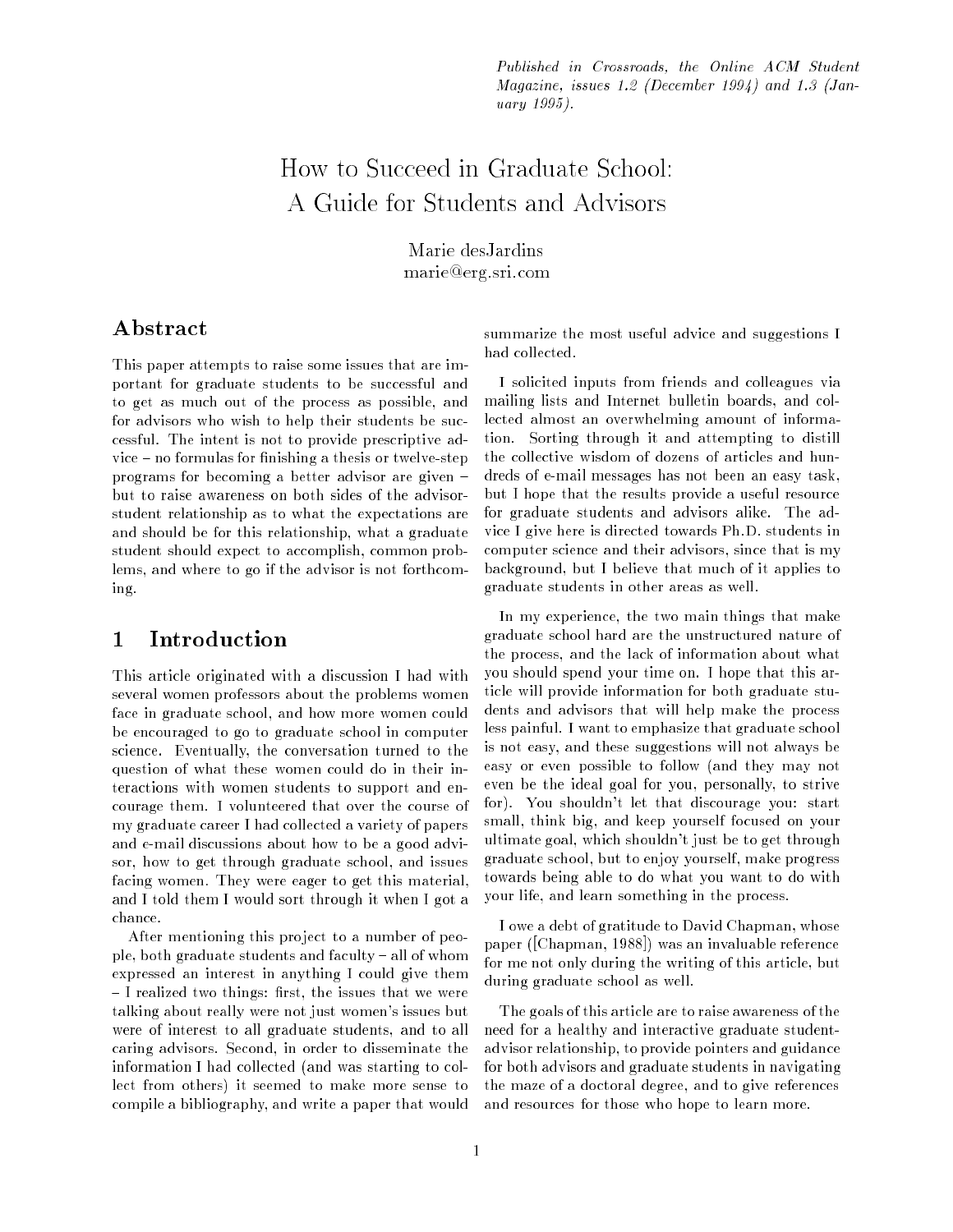## 2 Before You Start

Many headaches can be avoided by doing some advance planning. First, why go to graduate school at all? The usual reasons given are that a Ph.D. is required or preferred for some jobs, especially research and academic positions; that it gives you a chance to learn a great deal about a specific area; and that it provides an opportunity to develop ideas and perform original research. Wanting to delay your job hunt is probably not a good enough reason. Over the past decade, research and academic positions have become more difficult to find, and many recent Ph.D.s end up "killing time" in a series of postdoctoral positions, or taking non-research jobs. Having a Ph.D. is not a guarantee of finding a better job in and of itself! In addition, graduate school is a lot of work and requires strong motivation and focus. You have to really want to be there to make it through.

It helps to have a good idea of what area you want to specialize in, and preferably a couple of particular research projects you might like to work on, although many graduate students change their minds about research projects and even specialization field after they start school. Look for books and current journals and conference proceedings in your area, and read through them to get an idea of who's doing what where. (You'll be doing a *lot* of reading once you start graduate school, so you might as well get used to it.) This is where advisors first enter the scene: faculty members ought to be willing to talk to undergraduates and help them find out more about research areas and graduate schools. Try to get involved in research: ask professors and TAs (teaching assistants) whether they need someone to work on an ongoing project, or start an independent research project, with guidance from a faculty member.

Contact faculty members and graduate students at the schools you're interested in. Tell them about your background and interests and ask them what research projects they're working on. A good way to do this is via electronic mail if possible  $-$  e-mail is much easier and quicker to respond to than a paper letter. A good advisor will be willing to answer these kinds of inquiries (although if they're busy they may give you only a brief answer or point you towards a graduate student - you'll have to use your intuition to decide whether they're brushing you off or just busy). If you can't get any answer at all, consider that that individual might not end up being a very accessible advisor. Asking these questions will help you narrow down your choices and may increase your chances of admission if the professors you contact become interested in working with you.

Your best bet is to find a school where there are at least two faculty members you'd be interested in working with. That way, if one doesn't work out, or is too busy to take on a new student, you have a fallback position. Breadth of the graduate program (i.e., highquality faculty in a broad range of subareas) is also a good thing to look for in a school, especially if you're not entirely certain what you want to specialize in.

It's also important to most people to feel comfortable with the community of graduate students. It pays to talk to some of the graduate students (both junior and senior) to find out how they like it, which advisors are good, and what kinds of support (financial and psychological) are available. Because there are so many students applying to each school, even highly qualified applicants are often rejected. You should apply to a range of programs  $=$  and don't take it personally if you do get rejected by some of them.

You can increase your chances of getting into graduate school by developing good relationships with your professors and work managers (this is very important for getting good recommendations), working on a research project, having a clear sense of what you want to work on (although it's always all right to change your mind later), having a broad background in your field and in related fields (for example, psychology classes are useful for AI students), getting good grades (especially in upper division classes in your area of interest), and getting a high score on the GRE if required. Also, it's a good idea to start thinking early about sources of funding: apply for an NSF fellowship, for example (see Section 3.5 for more ideas on finding funding).

## <sup>3</sup> Doing Research

For many new graduate students, graduate school is unlike anything else they've done. Sometimes it's hard to know exactly what it is you're supposed to be learning. Yes, you have to complete a dissertation, but how do you start? What should you spend your time doing?

Graduate school is a very unstructured environment in most cases. Graduate students typically take nine hours or less of coursework per semester, especially after the second year. For many, the third year - after coursework is largely finished and preliminary exams have been completed  $-$  is a very difficult and stressful period. This is when you're supposed to find a thesis topic, if you're not one of the lucky few who has already found one. Once you do find a topic, you can expect two or more years until completion, with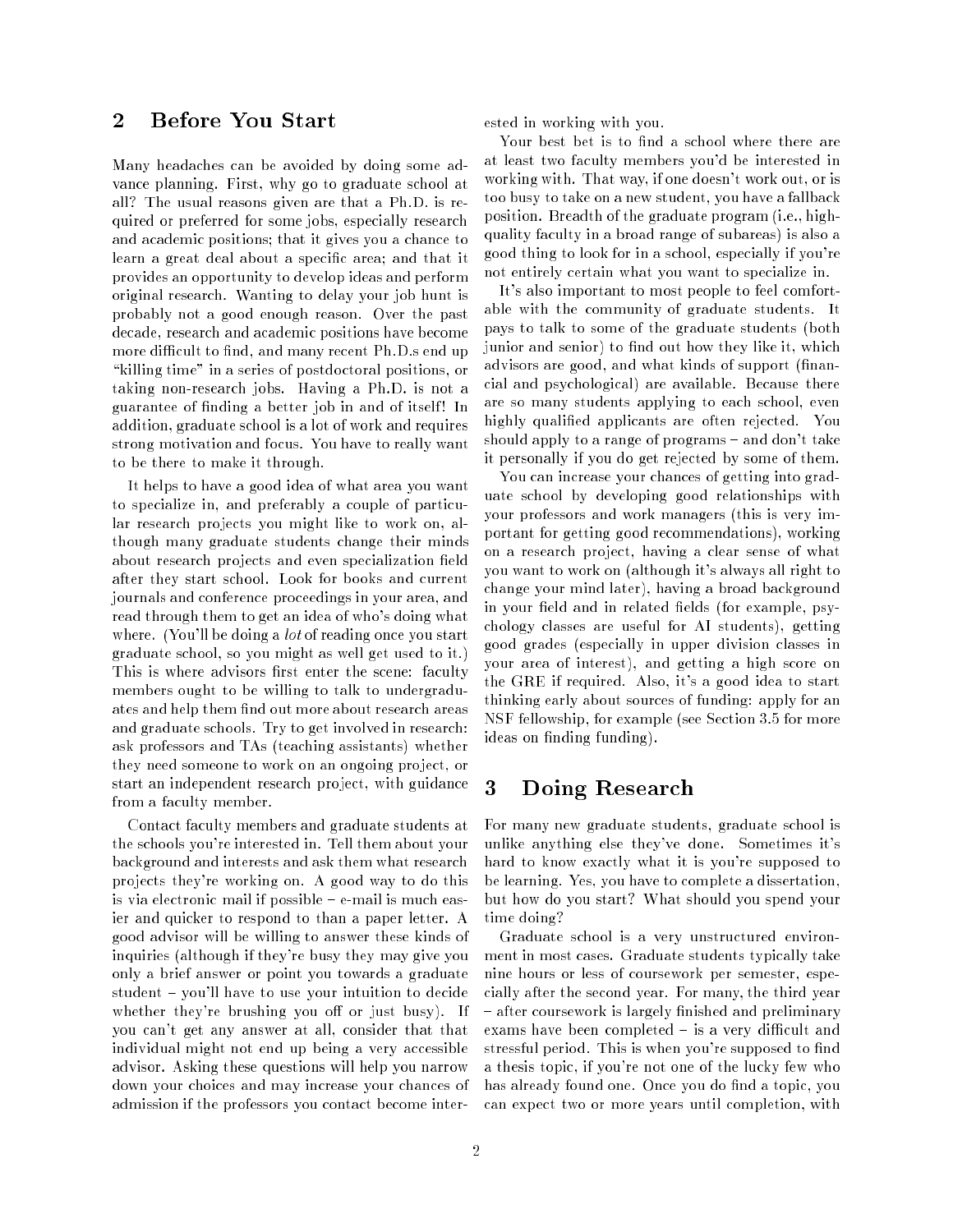very few landmarks or milestones in sight.

The following sections talk about the day-to-day process of doing research, criticism and feedback, working on the thesis, and financial support for research.

## 3.1 The Daily Grind

Being a good researcher involves more than "merely" coming up with brilliant ideas and implementing them. Most researchers spend the majority of their time reading papers, discussing ideas with colleagues, writing and revising papers, staring blankly into  $space =$  and, of course, having brilliant ideas and implementing them.

Section 4 discusses the process and importance of becoming part of a larger research community, which is a critical aspect of being a successful researcher. This section contains ideas on keeping track of where you're going, and where you've been, with your research, staying motivated, and how to spend your time wisely.

Keeping a journal of your research activities and ideas is very useful. Write down speculations, interesting problems, possible solutions, random ideas, references to look up, notes on papers you've read, outlines of papers to write, and interesting quotes. Read back through it periodically. You'll notice that the bits of random thoughts start to come together and form a pattern, often turning into a research project or even a thesis topic. I was surprised, looking back through my journal as I was finishing up my thesis, how early and often similar ideas had cropped up in my thinking, and how they gradually evolved into a dissertation.

You'll have to read a lot of technical papers to become familiar with any field, and to stay current once you've caught up. You may find yourself spending over half of your time reading, especially at the beginning. This is normal. It's also normal to be overwhelmed by the amount of reading you think you "should" do. Try to remember that it's impossible to read everything that might be relevant: instead, read selectively. When you first start reading up on a new field, ask your advisor or a fellow student what the most useful journals and conference proceedings are in your field, and ask for a list of seminal or "classic" papers that you should definitely read. For AI researchers, a useful (if slightly outdated) starting point is Agre's [1982] summary of basic AI references. Similar documents may exist for other research areas  $$ ask around, and cruise the information superhighway. Start with these papers and the last few years of journals and proceedings.

Before bothering to read any paper, make sure it's worth it. Scan the title, then the abstract, then  $-$  if you haven't completely lost interest already - glance at the introduction and conclusions. (Of course, if your advisor tells you that this is an important paper, skip this preliminary step and jump right in!) Before you try to get all of the nitty-gritty details of the paper, skim the whole thing, and try to get a feel for the most important points. If it still seems worthwhile and relevant, go back and read the whole thing. Many people find it useful to take notes while they read. Even if you don't go back later and reread them, it helps to focus your attention and forces you to summarize as you read. And if you do need to refresh your memory later, rereading your notes is much easier and faster than reading the whole paper.

A few other points to keep in mind as you read and evaluate papers:

- Make sure the ideas described really worked (as opposed to just being theoretically valid, or tested on a few toy examples).
- Try to get past buzzwords: they may sound good, but not mean much. Is there substance and an interesting idea underneath the jargon?
- To really understand a paper, you have to understand the motivations for the problem posed, the choices made in finding a solution, the assumptions behind the solution, whether the assumptions are realistic and whether they can be removed without invalidating the approach, future directions for research, what was actually accomplished or implemented, the validity (or lack thereof) of the theoretical justifications or empirical demonstrations, and the potential for extending and scaling the algorithm up.

Keep the papers you read filed away so you can find them again later, and set up an online bibliography (BibTeX is a popular format, but anything consistent will do). I find it useful to add extra fields for keywords, the location of the paper (if you borrowed the reference from the library or a friend), and a short summary of particularly interesting papers. This bibliography will be useful for later reference, for writing your dissertation, and for sharing with other graduate students (and eventually, perhaps, advisees).

### 3.2 Staying Motivated

At times, particularly in the "middle years," it can be very hard to maintain a positive attitude and stay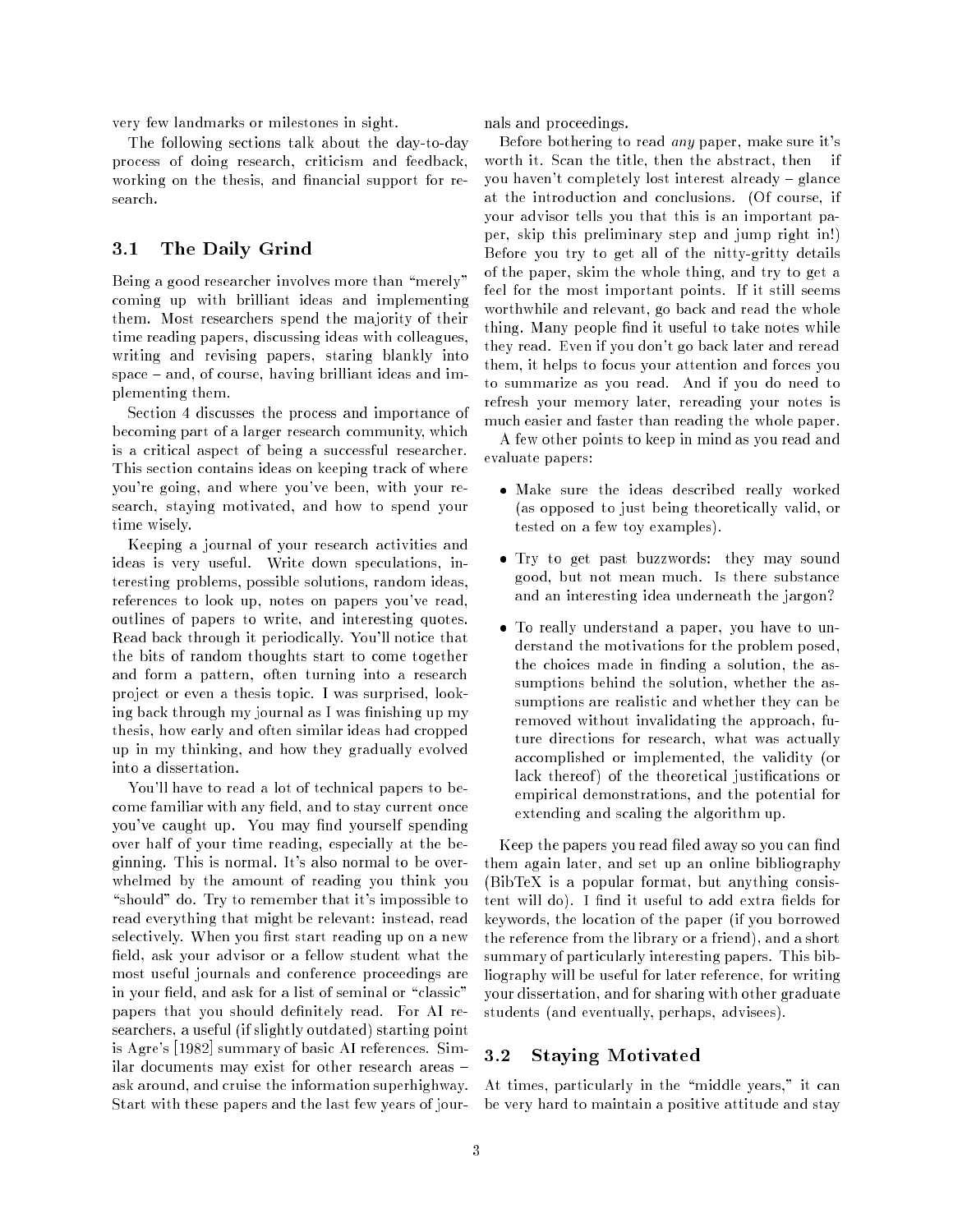motivated. Many graduate students suffer from insecurity, anxiety, and even boredom. First of all, realize that these are normal feelings. Try to find a sympathetic ear - another graduate student, your advisor, or a friend outside of school. Next, try to identify why you're having trouble and identify concrete steps that you can take to improve the situation. To stay focused and motivated, it often helps to have organized activities to force you to manage your time and to do something every day. Setting up regular meetings with your advisor, attending seminars, or even extracurricular activities such as sports or music can help you to maintain a regular schedule.

Chapman [1988] enumerates a number of "immobilizing shoulds" that can make you feel so guilty and unworthy that you stop making progress. Telling yourself that you should have a great topic, that you should finish in n years, that you should work 4, or  $8$ , or 12 hours a day isn't helpful for most people. Be realistic about what you can accomplish, and try to concentrate on giving yourself positive feedback for tasks you do complete, instead of negative feedback for those you don't.

Setting daily, weekly, and monthly goals is a good idea, and works even better if you use a "buddy system" where you and another student meet at regular intervals to review your progress. Try to find people to work with: doing research is much easier if you have someone to bounce ideas off of and to give you feedback.

Breaking down any project into smaller pieces is always a good tactic when things seem unmanageable. At the highest level, doing a master's project before diving into a Ph.D. dissertation is generally a good idea (and is mandatory at some schools). A master's gives you a chance to learn more about an area, do a smaller research project, and establish working relationships with your advisor and fellow students.

The divide-and-conquer strategy works on a dayto-day level as well. Instead of writing an entire thesis, focus on the goal of writing a chapter, section, or outline. Instead of implementing a large system, break off pieces and implement one module at a time. Identify tasks that you can do in an hour or less; then you can come up with a realistic daily schedule. If you have doubts, don't let them stop you from accomplishing something  $-$  take it one day at a time. Remember, every task you complete gets you closer to finishing. Even if you don't make any obvious progress, you'll have learned something, although it may be "don't waste your time on this task again!"

### 3.3 Getting to the Thesis

The hardest part of getting a Ph.D. is, of course, writing the dissertation. The process of nding a thesis topic, doing the research, and writing the thesis is different from anything most students have done before. If you have a good advisor and support network, you'll be able to get advice and help in setting directions and goals. If not, you may need to be more independent. If this is the case, don't just isolate yourself from the world: try to go out and find the resources and support you need from professors, other graduate students, mailing lists, friends, family, and publications like this one.

#### 3.3.1 Finding an Advisor

Finding the right advisor can help you immeasurably in successfully completing a thesis. You should ideally have selected the schools you applied to by identifying faculty members you'd like to work with. If not, start looking around as early as possible. Of course, the ideal advisor will be in the area you're interested in working in, will actively be doing highquality reseach and be involved in and respected by the research community, and (not least) will be someone you can get along with.

Read research summaries by faculty members (which are usually published by the department), go to talks they give, and attend or audit courses given by professors you might be interested in working with. Talk to other graduate students and recent graduates. Ask them how their relationships with their advisors are/were, how quickly the advisor's students graduate, and how successful (well recognized, highquality) their research is. What kinds of relationships do they have { frequent interactions, collaborative work, encouraging independence? handing out topics or helping students to create individual research areas, or a more hands-off style?

Other things to find out about potential advisors:

- when is the average time their Ph.D. students take to finish their degrees? What is the dropout rate for their students?
- How long have they been on the faculty? There are advantages and disadvantages to being one of the first members of a new research group. On the positive side, you often have more freedom to choose your research topic and to influence the direction of the group's research. On the negative side, you may be more isolated (since there won't be older graduate students in the group), your advisor won't have as much experience, and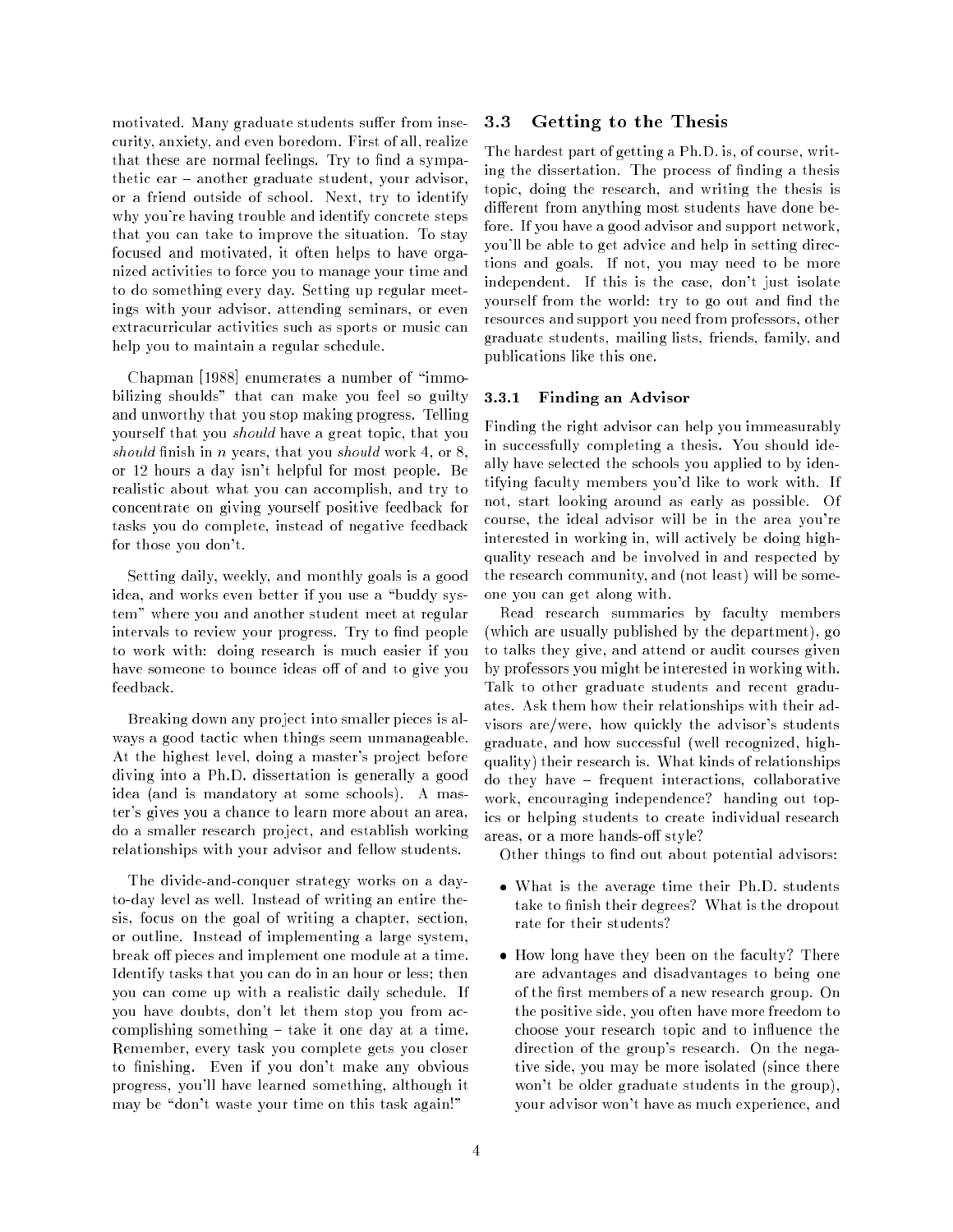if they don't get tenure you may be scrambling for a new advisor several years into your thesis.

A good advisor will serve as a mentor as well as a source of technical assistance. A mentor should provide, or help you to find, the resources you need (nancial, equipment, and psychological support); introduce you and promote your work to important people in your field; encourage your own interests, rather than promoting their own; be available to give you advice on the direction of your thesis and your career; and help you to find a job when you finish. They should help you to set and achieve long-term and short-term goals.

Once you identify one or more potential advisors, get to know them. Introduce yourself and describe the area you're interested in. Attend their research group meetings if they hold them regularly. Give them a copy of a research proposal if you have a good idea of what you want to work on, and ask for comments. Ask whether they have any TA or RA (research assistant) positions available, or if there are any ongoing research projects that you could get involved with. Read their published papers, and the work of their students. Drop by during office hours and ask questions or make comments. Offer to read drafts of papers - and do more than just proofread (see Section 3.4).

The type of relationship that each student needs with an advisor will be different. Some students prefer to be given more direction, to have frequent contact, and to be "checked up on." Others are more independent. Some may need contact but be selfconscious about asking for it. Other things that vary include what kinds of feedback is preferred (lots of "random" ideas vs. very directed feedback (pointers)); working individually vs. in groups; working on an established research project vs. a new, independent effort; working in the same area as your advisor vs. doing an "outside" thesis.

You may find that your thesis advisor doesn't always give you all of the mentoring that you need. Multiple mentors are common and useful; they may include other faculty members in your department or elsewhere, senior graduate students, or other colleagues (see Section 4.3). You may want to seriously consider changing thesis advisors if your advisor is inaccessible or disinterested, gives you only negative feedback, doesn't have the technical background to advise you on your thesis, or harasses you (see Section 7).

The most important thing is to ask for (i.e., demand politely) what you need.

#### 3.3.2 Finding a Thesis Topic

Doing a master's project is often a good idea (and is required by some schools). Although choosing an appropriately scaled-down topic may be difficult, having the ideal topic is also less important, since you will have the chance to move on after only a year or so. If you have a good idea of what you want to do your Ph.D. dissertation on, choosing a master's project that will lead into the dissertation is wise: you will get a head start on the Ph.D., or may decide that you're not interested in pursuing the topic after all (saving yourself a lot of work and grief farther down the road).

A good source of ideas for master's projects (and sometimes for dissertation topics) is the future work section of papers you're interested in. Try developing and implementing an extension to an existing system or technique.

Generally speaking, a good Ph.D. thesis topic is interesting to you, to your advisor, and to the research community. As with many aspects of graduate school, the balance you find will depend at least in part on the relationship you have with your advisor. Some professors have well defined long-term research programs and expect their students to contribute directly to this program. Others have much looser, but still related, ongoing projects. Still others will take on anyone with an interesting idea, and may have a broad range of interesting ideas to offer their students. Be wary of the advisor who seems willing to let you pursue any research direction at all. You probably won't get the technical support you need, and they may lose interest in you when the next graduate student with a neat idea comes along.

If you pick a topic that you're not truly interested in simply because it's your advisor's pet area, it will be difficult to stay focused and motivated  $=$  and you may be left hanging if your advisor moves on to a different research area before you finish. The same is true for choosing a topic because of its marketability: if you're not personally excited about the topic, you'll have a harder time finishing and a harder time convincing other people that your research is interesting. Besides, markets change more quickly than most people finish dissertations.

In order to do original research, you must be aware of ongoing research in your field. Most students spend up to a year reading and studying current research to identify important open problems. However, you'll never be able to read everything that might be relevant - and new work is always being published.

Try to become aware and stay aware of directly related research  $-$  but if you see new work that seems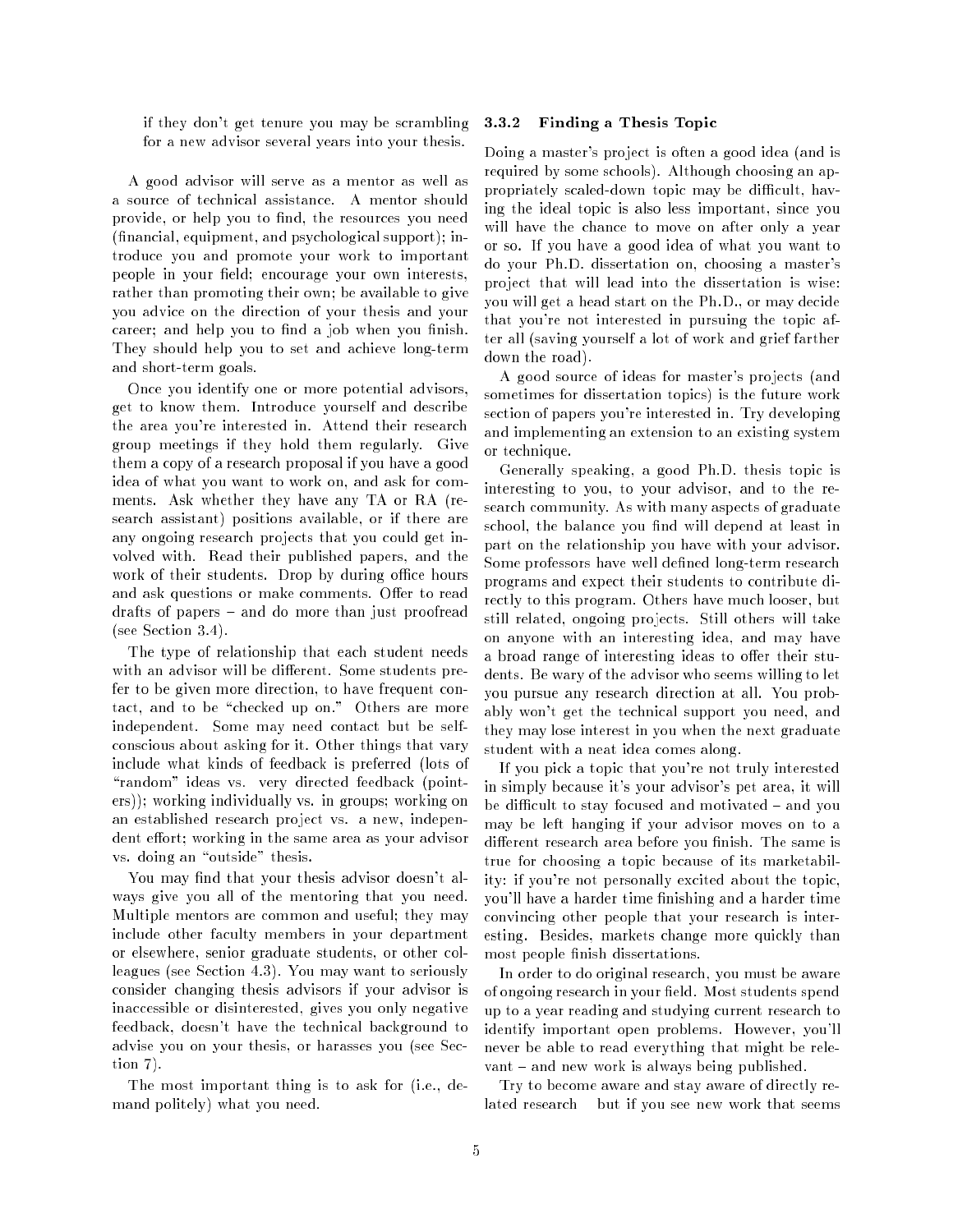to be doing exactly what you're working on, don't panic. It's common for graduate students to see a related piece of work and think that their topic is ruined. If this happens to you, reread the paper several times to get a good understanding of what they've really been accomplished. Show the paper to your advisor or someone else who's familiar with your topic and whose opinions you respect. Introduce yourself to the author at a conference or by e-mail, and tell them about your work. By starting a dialogue, you will usually find that their work isn't quite the same, and that there are still directions open to you. You may even end up collaborating with them. Good researchers welcome the opportunity to interact and collaborate with someone who's interested in the same problems they are.

To finish quickly, it's usually best to pick a narrow, well defined topic. The downside of this approach is that it may not be as exciting to you or to the research community. If you're more of a risk-taker, choose a topic that branches out in a new direction. The danger here is that it can be difficult to carefully define the problem, and to evaluate the solution you develop. If you have a topic like this, it helps a lot to have an advisor or mentor who is good at helping you to focus and who can help you maintain a reasonably rigorous approach to the problem.

In the extreme case, if your topic is so out of the ordinary that it's unrelated to anything else, you may have difficulty convincing people it's worthwhile. Truly innovative research is, of course, exciting and often pays back in recognition from the research com $munity - or you could just be out in left field. If you$ have a far-out topic, be sure that people are actually *interested* in it, or you'll never be able to "sell" it later, and will probably have trouble getting your work published and finding a job. In addition, it will be hard to find colleagues who are interested in the same problems and who can give you advice and feedback.

In any case, a good topic will address important issues. You should be trying to solve a real problem, not a toy problem (or worse yet, no problem at all); you should have solid theoretical work, good empirical results or, preferably, both; and the topic will be connected to  $-$  but not be a simple variation on or extension of - existing research. It will also be signicant yet manageable. Finding the right size problem can be difficult. One good way of identifying the right size is to read other dissertations. It's also useful to have what Chapman [1988] calls a "telescoping organization"  $-$  a central problem that's solvable and acceptable, with extensions and additions that

are "successively riskier and that will make the thesis more exciting." If the gee-whiz additions don't pan out, you'll still have a solid result.

A good way to focus on a topic is to write onesentence and one-paragraph descriptions of the problem you want to address, and do the same for your proposed solution; then write an outline of what a thesis that solved this problem would look like (i.e., what chapters would be included, or, if you're ambitious, what sections in each chapter).

Sometimes finding a small problem to work on and building on it in a "bottom up" fashion can work equally well, as long as you don't fall into the trap of solving lots of small unrelated problems that don't lead to a coherent, solid, substantial piece of research (i.e., a thesis).

Remember that a thesis is only a few years of your work, and that  $-$  if all goes well  $-$  your research career will continue for another 30 or 40. Don't be afraid to leave part of the problem for future work, and don't compare yourself to senior researchers who have years of work and publications to show for it. (On the other hand, if you identify too much future work, your thesis won't look very exciting by comparison.) Graduate students often pick overly ambitious topics (in theory, your advisor will help you to identify a realistic size problem). Don't overestimate what other people have done. Learn to read between the lines of grandiose claims (something else a good advisor will help you to do).

Some schools may require that you write a thesis proposal. Even if they don't, this is a good first step to take. It forces you to define the problem, outline possible solutions, and identify evaluation criteria; and it will help you to get useful feedback from your advisor and other colleagues. Writing a good thesis proposal will take up to several months, depending on how much background work and thinking you've already done in the process of choosing the topic.

The proposal should provide a foundation for the dissertation. First, you must circumscribe the problem and argue convincingly that it needs to be solved, and that you have a methodology for solving it. You must identify and discuss related work: has this problem been addressed before? What are the shortcomings of existing work in the area, and how will your approach differ from and be an improvement over these methods?

Present your ideas for solving the problem in as much detail as possible, and give a detailed plan of the remaining research to be done. The proposal should include, or be structured as, a rough outline of the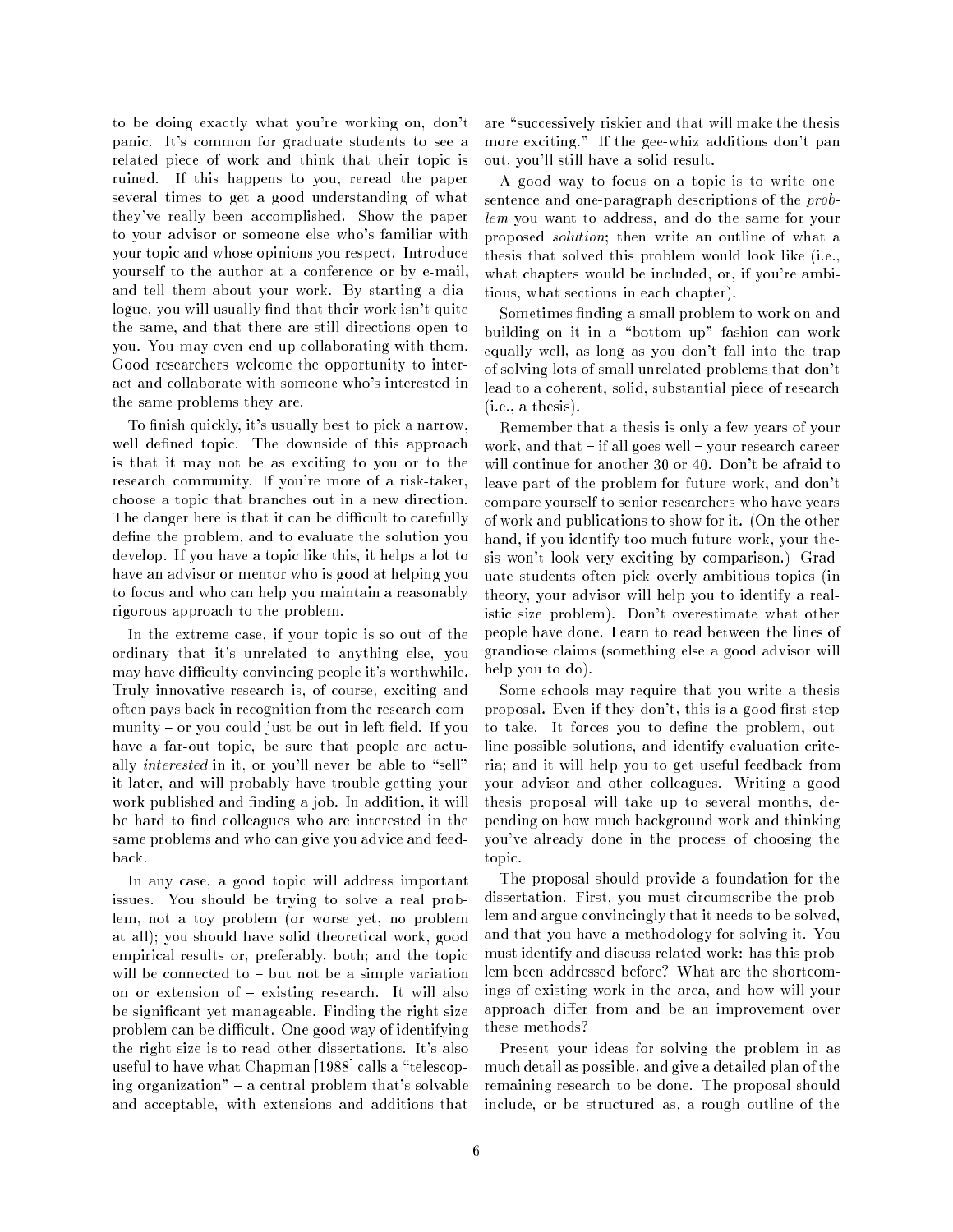thesis itself. In fact, unless your final topic differs signicantly from your proposed topic (which many do), you may be able to reuse parts of the proposal in the thesis.

You will probably have to take an oral exam in which you present and/or answer questions about your proposal. Be sure that your committee members are as familiar as possible with your work beforehand. Give them copies of the proposal, and talk to them about it. During the exam, don't panic if you don't know the answer to a question. Simply say, "I'm not sure" and then do your best to analyze the question and present possible answers. Your examining committee wants to see your analytical skills, not just hear canned answers to questions you were expecting. Give a practice talk to other students and faculty members. Remember: you know more about your thesis topic than your committee; you're teaching them something for a change.

#### 3.3.3 Writing the Thesis

Graduate students often think that the thesis happens in two distinct phases: doing the research, and writing the dissertation. This may be the case for some students, but more often, these phases overlap and interact with one another. Sometimes it's difficult to formalize an idea well enough to test and prove it until you've written it up; the results of your tests often require you to make changes that mean that you have to go back and rewrite parts of the thesis; and the process of developing and testing your ideas is almost never complete (there's always more that you could do) so that many graduate students end up "doing research" right up until the day or two before the thesis is turned in.

The divide-and-conquer approach works as well for writing as it does for research. A problem that many graduate students face is that their only goal seems to be "finish the thesis." It is essential that you break this down into manageable stages, both in terms of doing the research and when writing the thesis. Tasks that you can finish in a week, a day, or even as little as half an hour are much more realistic goals. Try to come up with a range of tasks, both in terms of duration and difficulty. That way, on days when you feel energetic and enthusiastic, you can sink your teeth into a solid problem, but on days when you're rundown and unmotivated, you can at least accomplish a few small tasks and get them off your queue.

It also helps to start writing at a coarse granularity and successively refine your thesis. Don't sit down and try to start writing the entire thesis from beginning to end. First jot down notes on what you want

to cover; then organize these into an outline (which will probably change as you progress in your research and writing). Start drafting sections, beginning with those you're most condent about. Don't feel obligated to write it perfectly the first time: if you can't get a paragraph or phrase right, just write something (a rough cut, a note to yourself, a list of bulleted points) and move on. You can always come back to the hard parts later; the important thing is to make steady progress.

When writing a thesis, or any technical paper, realize that your audience is almost guaranteed to be less familiar with your subject than you are. Explain your motivations, goals, and methodology clearly. Be repetitive without being boring, by presenting your ideas at several levels of abstraction, and by using examples to convey the ideas in a different way.

Having a "writing buddy" is a good idea. If they're working on their thesis at the same time, so much the better, but the most important thing is that they be willing to give you feedback on rough drafts, meet regularly to chart your progress and give you psychological support, and preferably that they be familiar enough with your field to understand and review your writing.

You may find Sloman's extensive notes on writing a thesis [Sloman, ] helpful; although they are intended for AI software-development theses, many of his points apply to thesis writing in general.

### 3.4 Getting Feedback

To be successful at research, it is essential that you learn to cope with criticism, and even that you actively seek it out. Learn to listen to valid, constructive criticism and to ignore destructive, pointless criticism (after finding any pearls of wisdom that may be buried in it).

In order to get feedback, you have to present your ideas. Write up what you're working on, even if you're not ready to write a full conference or journal paper, and show it to people. Even for prepublishable papers, write carefully and clearly, to maximize your chances of getting useful comments (and of having people read what you wrote at all).

Give presentations at seminar series at your university, at conferences, and at other universities and research labs when you get the chance. Your advisor should help you find appropriate forums to present your work and ideas. Many fields have informal workshops that are ideal for presenting work in progress.

Attend conferences and talk about your research. When you meet someone new and they ask you what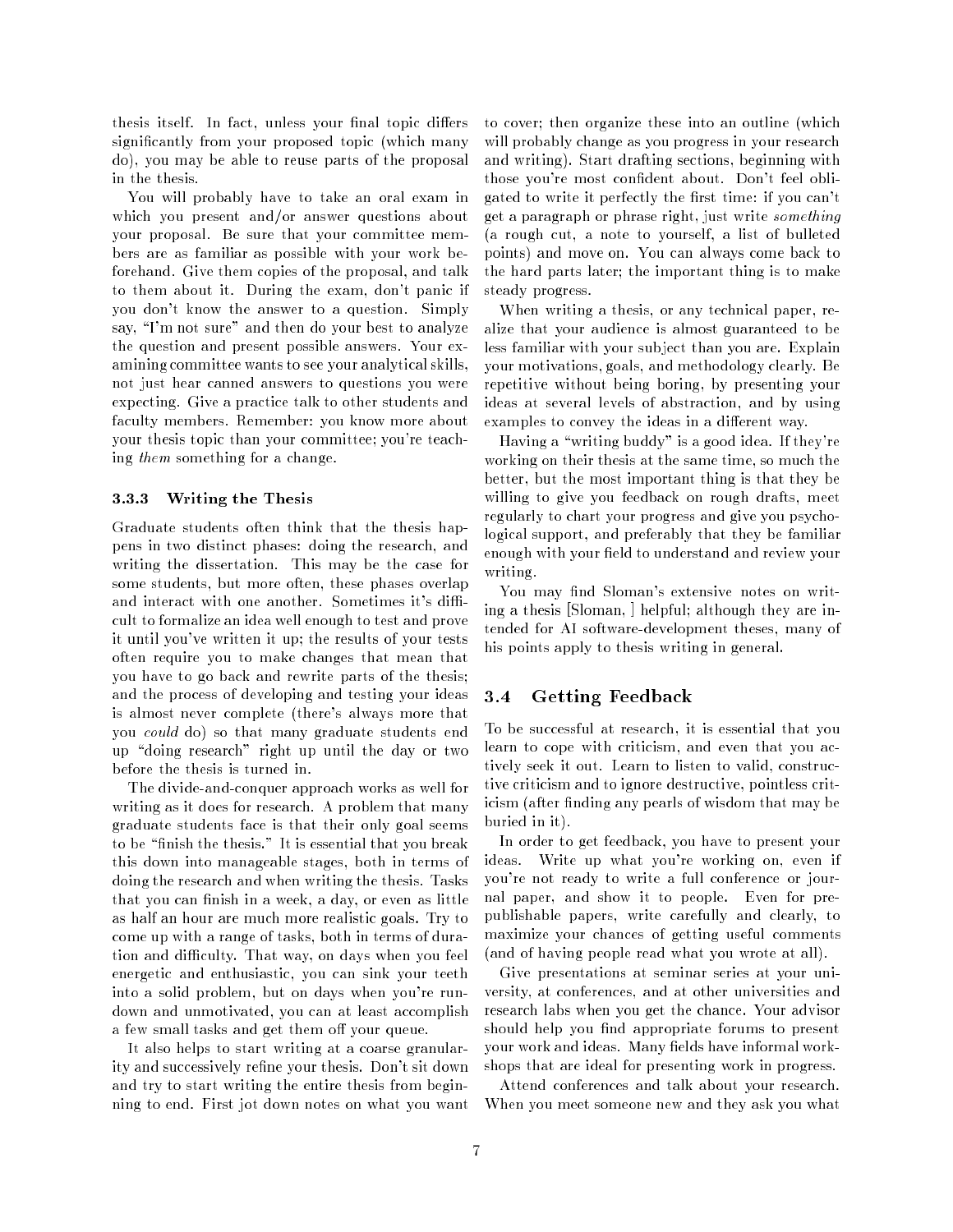you're working on, seize the opportunity. Don't just say "I'm doing my thesis on foobar applications of whatsis algorithms"  $-$  tell them as much as they're willing to listen to. You should have 30-second, 2 minute, 5-minute and 10-minute summaries of your thesis ready at a moment's notice (but not memorized word-for-word; nobody wants to listen to a canned speech).

Talking to other people will help you to realize which aspects of your research are truly different and innovative, how your work fits into the current state of your field and where it's going, and which aspects of your work are harder to sell (and, therefore, which aspects you need to think more about justifying).

Giving feedback to other students and colleagues is useful for many reasons. First, it helps you to polish your critical skills, which are helpful both in understanding other people's work and in evaluating your own. Second, it helps you to build a network of people who will be your colleagues for years to come. Finally, if you give useful feedback, those people will be more likely to make an effort to do the same for you.

It will be helpful (to you and to the person whose paper you're reviewing) to organize comments on a paper in descending order of abstraction: highlevel content-oriented comments, mid-level stylistic and presentation comments, and low-level nitpicky comments on syntax and grammar. Try to keep your comments constructive ("this would read better if you defined X before introducing  $Y$ ") rather than destructive  $(\text{``this is nonsense''}).$ 

You'll want to read a paper at least twice  $=$  once to get the basic ideas, then a second time to mark down comments. High-level comments describing your overall impression of the paper, making suggestions for organization, presentation and alternative approaches to try, potential extensions, and relevant references are generally the most useful and the hardest to give. Low-level comments are more appropriate for a paper that is being submitted for publication than for an unpublished paper such as a proposal or description of preliminary research.

See [Parberry, 1989] for more suggestions on reviewing papers.

### 3.5 Getting Financial Support

Most graduate students (at least in the natural sciences) have a source of financial support that pays their tuition and a small living stipend. Although nobody ever got rich being a graduate student, you probably won't starve either. Sources of funding include fellowships (from NSF, universisites, foundations, government agencies, and industry), employer support, research assistantships (i.e., money from a faculty member's research grant) and teaching assistantships. Kantrowitz and DiGennaro [1994] provide an extensive list of funding sources for math, science, and engineering graduate students.

Start looking for money early. Many schools arrange support in the form of an RA or TA position in the first year, but after that, you're on your own. Deadlines for applications vary, and if you miss one, you'll probably have to wait another year. After you apply, it can take six months or so to review the applications and several more months to actually start receiving money.

Ask faculty members (especially your advisor, who should be helping you to find support or providing support out of his or her grant money), department administrators, and fellow graduate students about available funding. Go to your university's fellowship office or its equivalent, and look through the listings in The Annual Register of Grant Support, The Grant Register, The Chronicle of Higher Education, and Foundation Grants to Individuals. Look into NSF grants (there are several different programs). Take advantage of your status as a woman or minority if you are one (this may be the only time when it actually is an advantage). Most universities have fellowship programs that may be administered through individual departments or may be campus-wide.

If you haven't yet begun actively doing research, getting an RA position from a faculty member may be a good way to become involved in a research project. Working on an existing research project by maintaining or developing hardware or software, writing reports, and running experiments will give you a feel for what it's like to do research  $=$  and you may even find a thesis topic. Ask around to see what's available, and go talk to professors whose work you find interesting.

For a research grant or fellowship, you will probably have to write a proposal, so the more you've thought about potential thesis topics, the better o you'll be. You may need to tailor your proposal to the interests and needs of the particular funding agency or program you're applying to, but stick to something you know about and are sincerely interested in.

Write for a general audience, since the people reviewing your application may not be in the same field. Emphasize your goals and why the project you propose to work on is important. Talk as much as you can about how you're going to solve the problem, and be sure that your proposed solution will satisfy the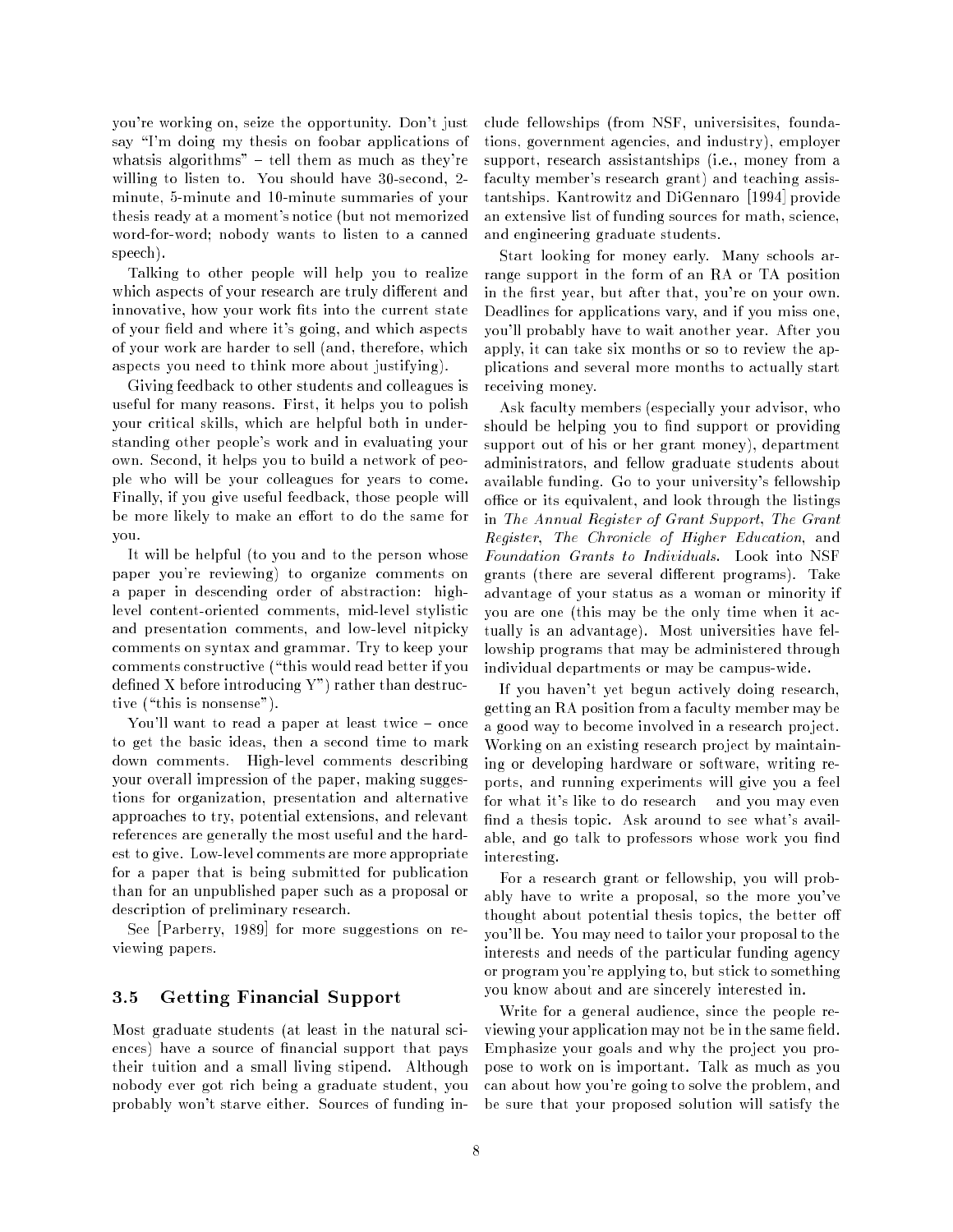goals you've set forth. Follow the rules for format, page layout and length, or your application may not even be reviewed.

# 4 Becoming Part of the Research Community

One of the most important things a graduate student should do is to become established as part of the research community. Your advisor can help with this process by funding conference travel, encouraging you to publish research results early, collaborating on joint publications, introducing you to colleagues, and promoting your work.

In turn, you can make yourself more visible by participating in conferences and workshops, publishing papers on your work, and meeting and maintaining contact with colleagues.

## 4.1 Attending Conferences

Attending conferences and workshops is valuable whether you present a paper or not. Some of the reasons to do so are:

- You'll meet people and have a chance to discuss your ideas and to hear theirs.
- You'll get a good sense of what the current state of research is, and will learn more about how to write conference papers and give talks (sometimes by counterexample).
- You'll probably realize that your ideas are more signicant, relatively speaking, than you thought. A common reaction is \I could write a better paper than this!"

If you're giving a talk you'll gain even more visibility, and will have an opportunity to make an impression on other researchers. Some tips for preparing your talk to make this impression as positive as possible:

- Give a practice talk, especially if you tend to get stage fright. Be sure to invite people who will give you constructive, but useful, feedback.
- make sure your think in the time slow allows and cated. There's nothing worse than a speaker who rushes through the last ten slides, or skips from the middle of the talk to the conclusion. A good rule is to allocate 2-3 minutes per slide, on average.
- It's better to be somewhat abstract than to get bogged down in technical details  $-$  but be sure you give enough detail to make a convincing case. Your paper should fill in the missing details, so that people can read it to get a more in-depth understanding. Know your audience: you'll have to give more background to a general audience, and more technical detail to audiences that are very familiar with the field of research you're discussing.
- Use examples and pictures to illustrate and clarify your ideas.
- Learn by observation: try to imitate qualities of talks that you like, and avoid things that other speakers do that bother you.
- Talk about the state is the state informally whenever your get the chance, so that the talk will come more naturally and, hopefully, you'll have a chance to respond to and think about questions that might get asked at the talk.
- Make sure your slides are readable and as simple as possible. Never put up a slide with tiny text and say "I know you can't read this, but..."
- Try to relax. Don't read from a script or wordfor-word from your slides, and don't talk too fast. Be confident: you know more about your work (flaws and all) than anyone else.

Parberry [1988] contains some more suggestions for organizing and presenting a talk, directed at theoretical computer scientists.

## 4.2 Publishing Papers

Publishing your ideas is important for several reasons: it gives you a source of feedback from people who read your papers; it establishes you as a member of the research community (useful for getting a job down the line); and it forces you to clarify your ideas and to fit them in the context of the current state of research in your field.

There are two key properties of a good paper: significant content - original, important ideas that are well developed and tested - and good writing style. The degree to which the paper's content has to be "significant" depends on where you're submitting it. Preliminary ideas and work in progress are more suitable for a workshop or symposium; well developed, extensively tested ideas are more appropriate for a journal. One way to decide where your paper should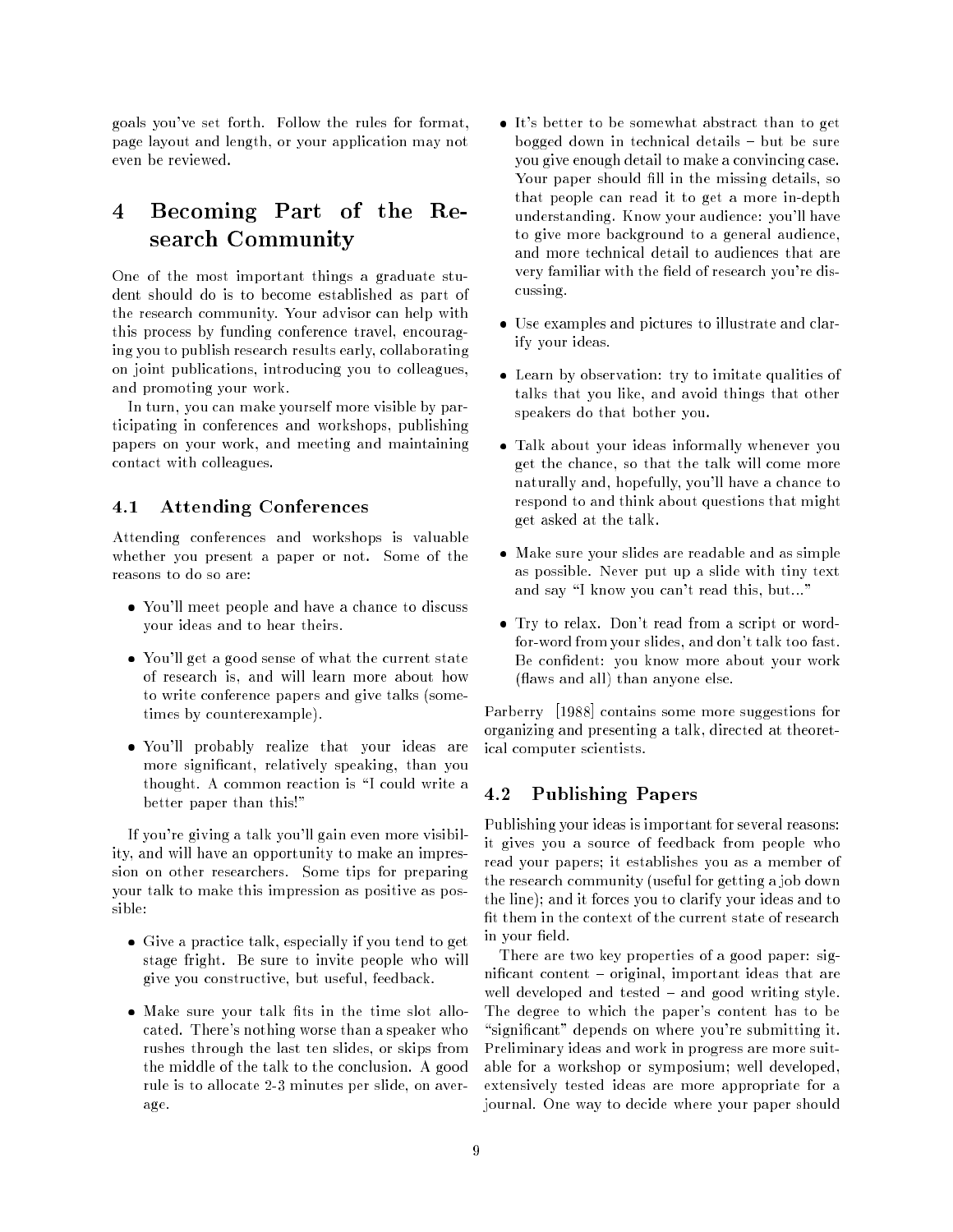be submitted is to read papers in potentially appropriate publications (last year's conference proceedings; current journal issues). Another method is to show a draft or outline of the paper to your advisor or other colleagues and ask their advice.

If you have a great idea, but present it poorly, your paper probably won't be accepted. Be sure you know what the point of the paper is, and state it clearly and repeatedly. The same goes for the key technical ideas. Don't make the reader work to figure out what's important { tell them explicitly. Otherwise, they might get it wrong, if they bother to finish reading the paper at all. State the problem you're adderssing, why it's important, how you're solving it, what results you have, how other researchers have addressed the same or similar problems, and why your method is different or better.

Write for the audience that you expect to read the paper, just as you would plan a talk. Give more background for general audiences, less background and more technical detail for specialized audiences. Use a running exmaple if possible, especially if your paper is dense with equations and algorithms.

Don't try to put every idea in your thesis into one conference paper. Break it down into pieces, or write one or two longer journal articles.

As you refine your ideas, you can re-publish in new forms, but be sure you're adding new material, not just rehashing the same ideas. Some papers start as short workshop papers, evolve into conference papers, and eventually - with the addition of detailed empirical results or formal proofs - become journal articles. It's usually okay to publish the same or substantially similar papers in multiple workshops, but papers for conferences and journals generally have to be original, unpublished work.

It is critical that any paper you plan to submit be read by someone else first, if only to check for typos, grammatical errors, and style. A good reviewer will give you feedback on the organization and content of the paper as well (see Section 3.4). The more tightly refereed the publication you're submitting to, the more trouble you should go to in order to have it pre-reviewed. For a workshop paper, having your advisor read it over (assuming you can convince them to do so!) is probably enough. For a refereed conference, have one or two other graduate students read it as well. For a journal paper, you should probably find researchers who are active in the field, preferably at other institutions (to give breadth), read it over and give you comments. This is where the network of colleagues you should build (Section 4.3) comes in handy.

If you go through multiple revisions of a paper, don't expect the same person (even-perhaps  $e$ specially—your advisor) to keep reading new drafts. You should only give a revised draft to your advisor or another reviewer if the paper has changed substantially and they've said that they're willing to re-read it.

If your paper is rejected, keep trying! Take the reviews to heart and try to rewrite the paper, addressing the reviewer's comments. You'll get more substantial and useful reviews from journals than conferences or workshops. Often a journal paper will be returned for revisions; usually a conference paper will just be accepted or rejected outright. After reading the review the first time, put it aside. Come back to it later, reading the paper closely to decide whether the criticisms were valid and how you can address them.

You will often find that reviewers make criticisms that are off-target because they misinterpreted some aspect of your paper, or just because they're lazy. If so, don't let it get to you - just rewrite that part of your paper more clearly so that the same misunderstanding won't happen again. It's frustrating to have a paper rejected because of a misunderstanding, but at least it's something you can fix. On the other hand, criticisms of the content of the paper may require more substantial revisions - rethinking your ideas, running more tests, or redoing an analysis. (On the third hand, sometimes a paper is rejected for neither of these reasons, but because of politics: somebody on the reviewing committee dislikes your topic, your advisor, your writing style, or even you personally for some reason. This is all the more reason to try resubmitting to a different conference or journal!)

### 4.3 Networking

One of the most important skills you should be learning in graduate school is how to \network." Breaking into the research community requires attending conferences, meeting established researchers, and making yourself known. Networking is a learned skill, so you shouldn't expect to be an expert at it immediately; but it is also a skill that you can, and should, learn in order to be a successful member of the research community.

Just going to conferences and standing in the corner isn't enough. Especially if you're not normally an outgoing person, you have to make a conscious effort to meet and build relationships with other researchers. Presenting papers is a good way to do this, since people will often approach you to discuss your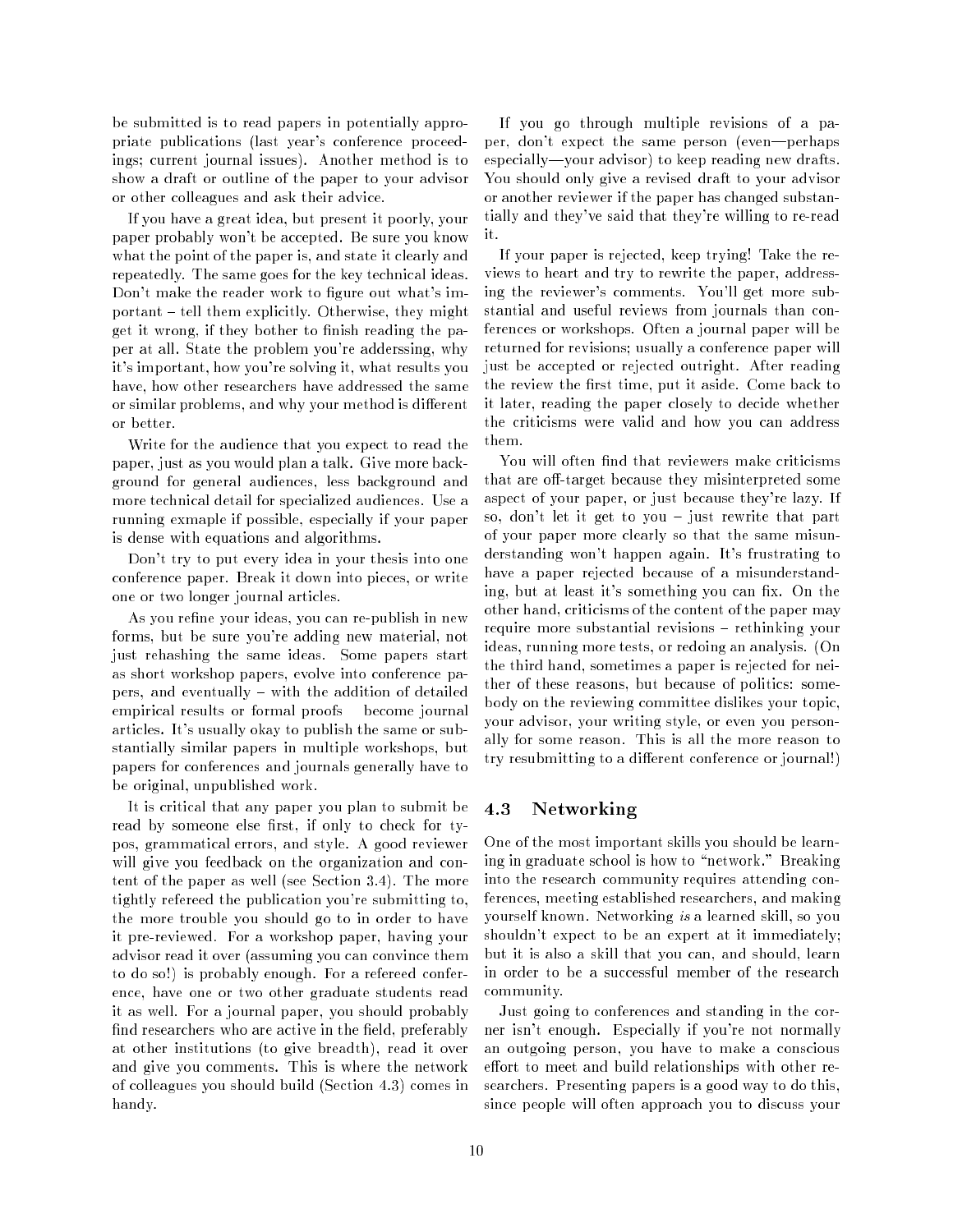presentation. Introducing yourself to people whose presentations you found interesting, and asking a relevant question or describing related research you're doing, is also a good way to meet people. Sometimes it's easier to meet other graduate students than senior researchers—this is fine, since those graduate students will provide contacts to the senior people they know, and somebody they'll be senior people themselves (as will you)!

You should talk about your research interests every chance you get. (But be sure to spend some time listening, too: you'll learn more this way, and people will feel that your conversations are a two-way street.) Have summaries of your work of various lengths and levels of detail mentally prepared, so that you can answer the inevitable "So what are you working on?" intelligently and clearly. If someone expresses an interest in your work, follow up! Send them e-mail talking about new ideas or asking questions; send them drafts of papers; ask them for drafts of their papers and send them comments. (If you do this, they'll be sure to remember you!) Bring business cards with your e-mail address to conferences to help new acquaintances jog their memory.

Maintain the relationships you form via e-mail, and by re-establishing contact at each workshop or conference you attend. If you work at it, and use your initial acquaintances to meet new people, you'll find that your "network" grows rapidly. (Agre [1994] has some excellent suggestions for networking on the Internet.)

Sometimes these contacts will grow into opportunities to do collaborative research. Seize these opportunities: you will meet more people, often become exposed to new methods of doing research or new subfields within your research area, and the responsibility you feel towards your collaborator may give you more of an incentive to stay motivated and keep accomplishing something.

Other professional activities can bring you into the research network as well: volunteer for program committees, send your resume to a book review editor, offer to give seminars at other universities, write conference and workshop papers and send them to people you've met or would like to meet, or organize a workshop on your subfield at a larger conference. Summer internships at research laboratories or even other universities are a good way to get an idea of what the "real world" of research is like, to meet more new colleagues, and to get a different perspective on research problems in your field.

Mentoring junior graduate students and undergraduates is a good investment in the long run (besides providing them a valuable service and making you feel useful and knowledgeable).

Finding specic mentors can be very useful. Especially if you feel that you are isolated at your institution, having a colleague at another institution who can give you advice, feedback on drafts of papers, and suggestions for research directions can be extremely valuable.

## 5 Advice for Advisors

In order to be a good advisor, you have to relate to your graduate students as individuals, not just as anonymous research assistants or tickets to tenure and co-authored publications. Work with all of your graduate students, not just those whom you feel most comfortable with, or who are interested in the problems you're most excited about. Try to get to know your students personally and professionally. Help them to identify their strengths and weaknesses, to build on the former, and to work on overcoming the latter. Give them honest evaluations of their work and performance: don't just assume that they know how they're doing and what you think of them.

Read this paper and others like it with an eye towards discovering which aspects of the graduate experience your students may be having trouble with, or may not realize the importance of. Try to see the experience from their perspective, which will be different for each student, because each student has a different background and different talents and goals.

The roles of an advisor include:

- Guiding students' research: helping them to select a topic, write a research proposal, perform the research, evaluate it critically, and write the dissertation.
- Getting them involved in the wider research community: introducing them to colleagues, collaborating on research projects with them, funding conference travel, encouraging them to publish papers, nominating them for awards and prizes.
- Finding nancial support: providing research assistantships or helping them to find fellowships, and finding summer positions.
- Finding a position after graduation: helping them to find and apply for postdoctoral positions, faculty positions, and/or jobs in industry; supporting their applications with strong recommendations; and helping them to make contacts.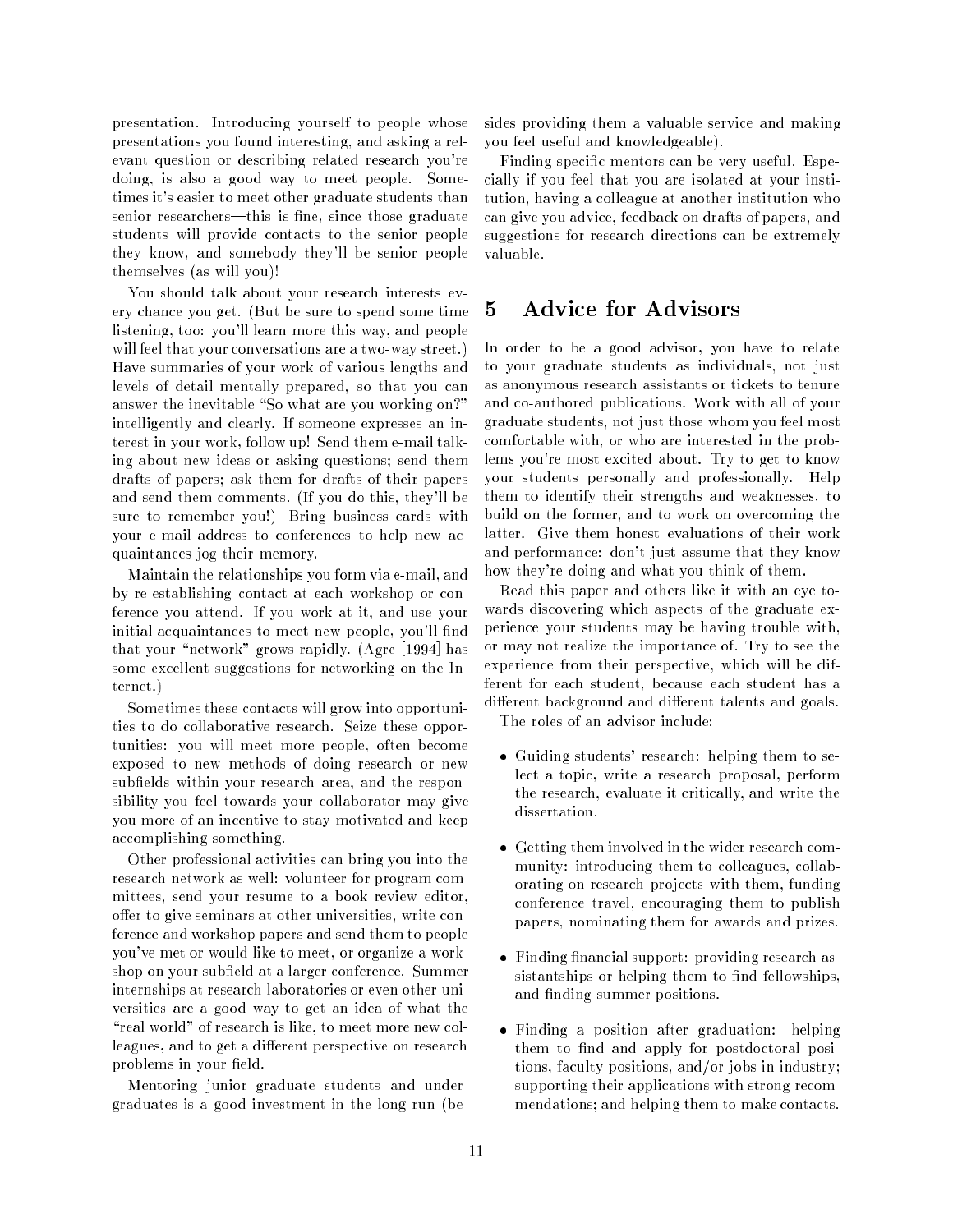Although guiding your students' research is normally viewed as the central task of an advisor, the other roles are also critical to their long-term success. Section 4.3 contains advice for students on networking. You can help them in this process by funding and encouraging travel to conferences and paper publication, and by introducing them and talking about their research to colleagues. Nigel Ward's useful tips on what not to do are included as an appendix to this paper. A book that was suggested to me is [Phillips et al., 1994], but I haven't actually seen it so I can't recommend it personally.

#### 5.1 Interacting With Students

Especially for a new advisor, setting the right tone for student interactions is a difficult task. Different students respond best to different approaches  $=$  and, of course, different advisors have different personal styles. Some of the tradeoffs that have to be made in each advisor-student relationship are:

- Amount of direction: self-directed/hands-o vs. "spoon-feeding" topics and research projects.
- Personal interactions and psychological support: do they want advice on career, family, and the like? Are you willing and able to give it, or to find someone else to advise them?
- Amount and type of criticism: general directions vs. specic suggestions for improvement.
- Frequency of interaction: daily vs. once a semester.

It helps to establish regular meeting times and to discuss expectations (both yours and your students') about what can and should be accomplished during these meetings. Encourage them to develop relationships with other faculty members, students, and colleagues, to get a different perspective and to get feedback you may not be able to give.

To improve the atmosphere of your interactions:

- 
- Strive to maintain an open, honest relationship. Respect your students as colleagues.
- Tell them if you think they're asking for too much or too little time or guidance.

Advisors should be aware of both long-term and short-term needs. What should the student's goals over the next few years be? Help your student identify ways that the two of you  $-$  as a team  $-$  can meet these goals. Advise the student on the criteria for a successful qualifying exam, thesis proposal, and dissertation. Help prepare the student for a future research career.

In the short term, a good advisor will work with students to set priorities and to find a balance between doing research, reading, writing, satisfying TA and RA duties, publishing, and coursework. Although advisors may not be able to give advice on all administrative aspects of graduate school, they should at least know the appropriate people to refer students to for assistance with degree requirements, funding, and so on.

When you meet with your students, pay attention to them. Try to help them to identify their interests, concerns, and goals, not just how they can meet what you see as good interests, concerns, and goals. Know what they're working on, and what you discussed last time. Take notes during meetings and review them if you have to.

Give them productive feedback, not just a noncommittal "ok, sure" or a destructive "why on earth do you want to do that?" Remember that your students are still learning. If you tell them that a problem they're interested in has already been explored by Professor X, make sure you follow up with a reference that they have access to, and a discussion as to whether the problem remains a worthwhile area to work on, or whether there are new open issues raised by Professor X's work, at the next meeting.

When reviewing a student's paper or proposal, write comments on the paper itself: verbal comments aren't as useful. Give the feedback promptly, or it won't be much help. See the section on feedback (Section 3.4) for suggestions about giving useful comments. Don't just wait until they hand you something to read: insist on written drafts of proposals, papers, etc. Help them develop their rough ideas into publishable papers. Give them specific, concrete suggestions for what to do next, especially if they seem to be floundering or making little progress.

Advisor-student relationships can break down if the advisor is setting goals that are too high or too low, or if the advisor is exploiting the student to meet the advisor's needs (getting a promotion, increasing the advisor's publication record, doing the advisor's research), not the student's. Fortunately, the student's needs and the advisor's needs in most of these cases are not conflicting. cases are not con
icting.

Encourage your students to choose a topic that you're both interested in and that you're knowl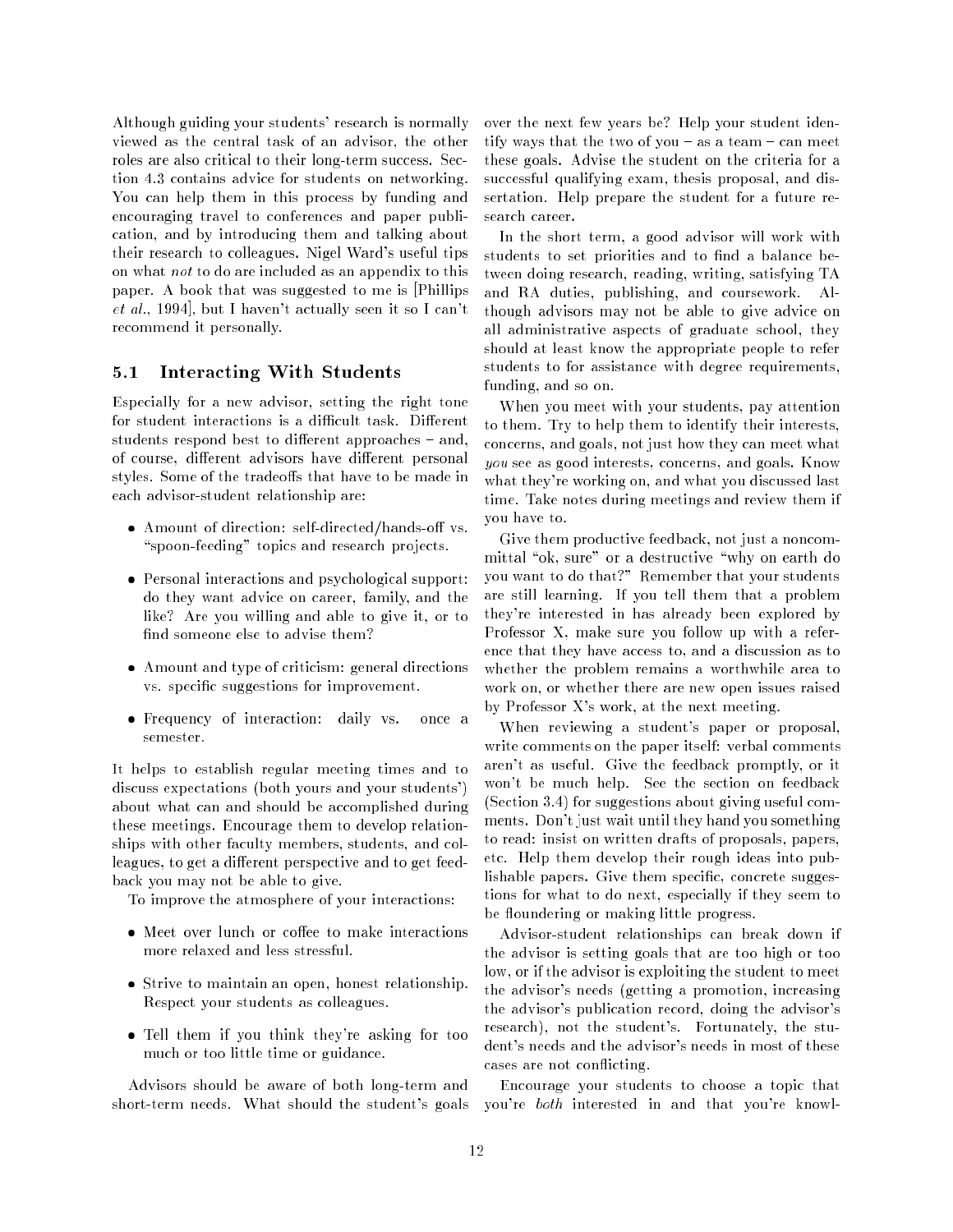edgeable about (or very interested in learning more about). Make sure that they have the appropriate background to understand the problem, and that the methodology and solution they identify are appropriate and realistic. Give them pointers to useful references and help them find them (this can be a mysterious, difficult process for graduate students). Make sure they're aware of other researchers and labs who are doing similar work, and if possible, arrange for them to visit these labs or meet the researchers at seminars or conferences.

Women faculty often feel obligated to mentor every woman student in the department, attend every committee meeting, and get involved in every debate, whether they want to or not. While you can't solve all of the problems in the world, you can at least make a difference by giving other women (and men, for that matter) the sense that you do care, and that you think women's issues are important, even if you don't have time (or the inclination) to get involved with every problem.

## 5.2 Social Aspects of Advising

The relationships you develop with your students will vary. With some, the relationship will be purely professional; with others, you may become closer friends. As an advisor, it is your responsibility to ensure that your position of authority over the student is never abused. As mentioned previously, graduate students should not be used as a means to a promotion or a better publication record. These will be side effects of good work in conjunction with your students, but should not be the goal of your relationship.

Becasue you are in a position of authority over your students, you must make sure that you both know where the boundaries are. For example, getting a student to help you move some furniture is usually quite easy if you're doing a good job as an advisor, since they feel indebted to you for your advice and support. This isn't a problem in and of itself. However, using explicit or implicit threats to force the student to help you out is a severe violation of professional ethics. Your students are also your colleagues, and should be treated as such. A good question to ask yourself before asking a student for a favor is whether you would feel confortable asking the head of your department for the same favor. If the answer to this question is "no," then you may be exploiting your position and abusing your relationship, and you should seriously reconsider your motivations and behavior.

In my opinion, it is never appropriate to develop an

intimate relationship with one of your own students. If this should happen, you should not continue to advise them (whether the relationship continues or not). Not only would this be a clear case of sexual harassment, but your judgment about the student's professional life cannot be objectively separated from personal feelings in a close relationship.

Dating students (or even asking them out where the implication of a romantic relationship may exist) is a bad idea, even if the student is not one of your advisees. They are bound to feel intimidated and uncomfortable, and at many universities this violates the sexual harassment policy.

Read your university's policy on harassment, and err on the side of conservatism when in doubt, for your sake and the student's.

## 6 All Work and No Play...

Finding a balance between work, play, and other activities isn't easy. Different people will give you very different advice. Some people say you should be spending eighty or ninety percent of your waking hours working on your thesis. Others (myself included) think that this is unrealistic and unhealthy, and that it's important for your mental and physical health to have other active interests.

If you have a family, you will have to balance your priorities even more carefully. Graduate school isn't worth risking your personal relationships over; be sure that you save time and energy to focus on the people who matter to you.

One of the keys to balancing your life is to develop a schedule that's more or less consistent. You may decide that you will only work during the days, and that evenings are for your hobbies. Or you might decide that afternoons are for socializing and exercising, and work late at night. I decided very early on in graduate school that weekends were for me, not for my thesis, and I think it helped me to stay sane.

Many graduate students hit the doldrums around the end of the second or beginning of the third year, when they're finishing up their coursework and trying to focus in on a thesis topic. Sometimes this process can take quite a while. Try to find useful, enjoyable activities that can take your mind off of the thesis. Sing in a choir, learn a foreign language, study the history of ancient Greece, garden, or knit. If you schedule regular activities (rehearsals, tennis lessons), you will probably find it easier to avoid drifting aimlessly from day to day.

In the final push to finish your thesis, though, you will almost certainly have less time for social activi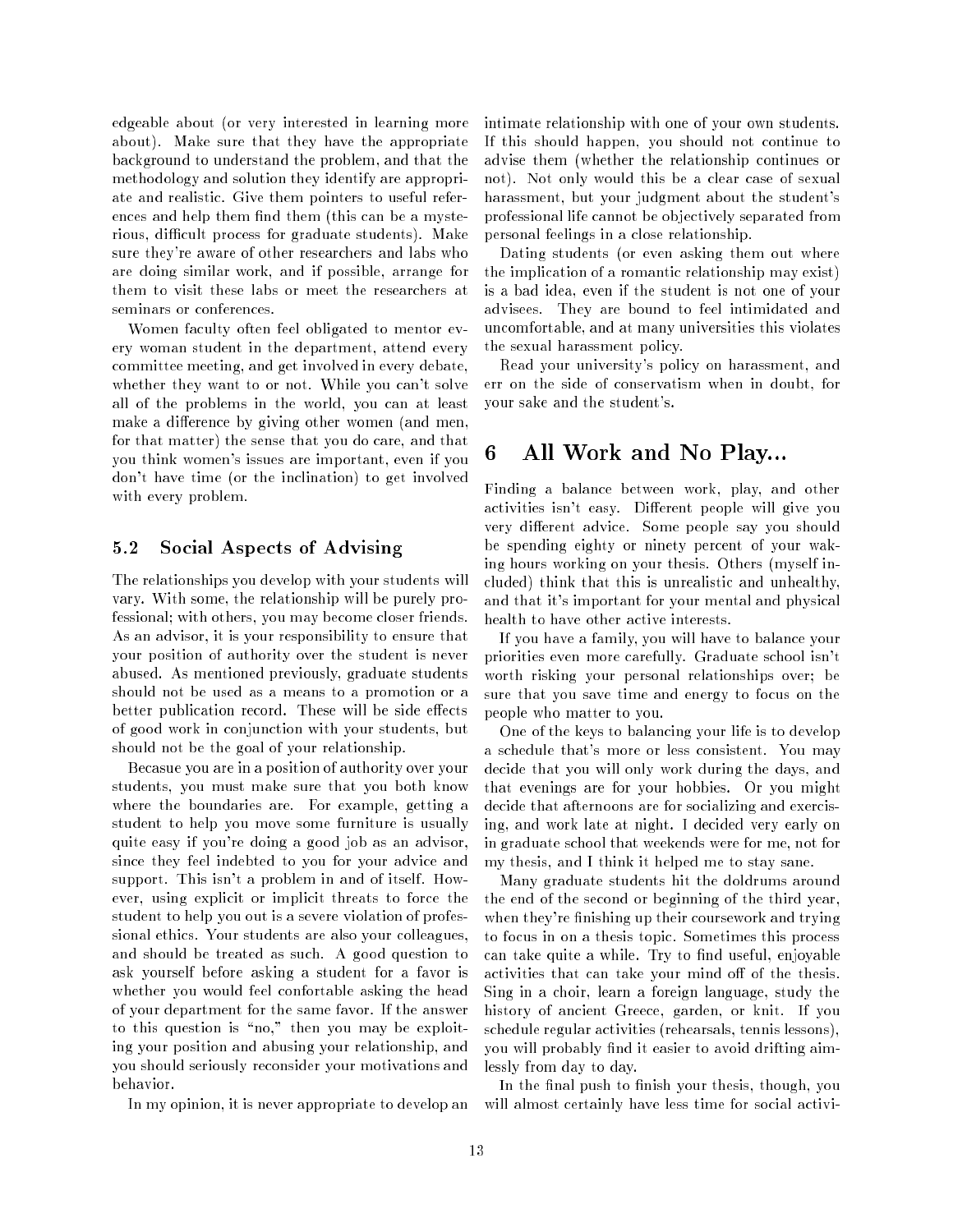ties than you used to. Your friends may start to make you feel guilty, whether they intend to or not. Warn them in advance that you expect to turn down lots of invitations, and it's nothing personal - but you need to focus on your thesis for a while. Then you'll be all done and free as a bird! (Until the next phase of your life starts...)

#### Issues for Women  $\overline{7}$

Although this paper started out from a discussion about the problems women face in graduate school, it has evolved into something that I think is relevant for everyone, not just women. This is not to say, however, that there aren't special problems faced by

In many cases, women and men face the same obstacles in graduate school, but react differently to them. For women, the additional factors that are sometimes (but not always) present include isolation, low self-esteem, harassment and discrimination, unusual time pressures arising from family responsibilities, lack of a support network, and lack of relevant experience. Having an unsupportive advisor can thus become much more of a problem for women than for men. I hope that to some extent, this paper will help both women and advisors of women to provide the supportive, positive environment that all graduate students deserve.

Part of the reason that I changed the focus of the paper is that there have been many articles written recently on the subject of women scientists and women graduate students. These include [Spertus, 1992, Toth, 1988, Hall and Sandler, b, Hall and Sandler, c, Hall and Sandler, a, Sandler and Hall, 1986, NSF, 1989, Leveson, 1989, Strok, 1992]. McKay [1988] talks about issues relevant for minority faculty members, many of which pertain to minority graduate students. The systers mailing list is an electronic resource for women in computer science; send e-mail to systers-request@pa.dec.com for more information.

## 8 On Finishing

Despite how difficult graduate school can be at times, the benefits are significant. Of course, you'll learn useful professional skills like doing research, formulating problems and critically evaluating alternative solutions, giving written and oral presentations of your work, and interacting with other researchers. But graduate school—and in particular the process of formulating, researching, and writing a dissertationgives you condence in your ability to tackle hard problems and to become an expert in a new field. A fellow Ph.D. put it much better than I can:

...it isn't just that I can write technical things and I can talk to other researchers with confidence—I can talk to almost any authority figure with confidence. Partly this is because I now know what it is to be an expert in something, and although I respect other peoples' expertise in their areas of specialization, I also know that I'm just as respectable and they (usually) aren't any more so than I. I also think I can write about other things/in other areas, provided I've done my homework and learned the area. I feel EMPOWERED!!! And I would never have gotten this from a CS programming job or even a masters degree.

Of course, there are also the incalculable benefits of nishing the dissertation. Even though it can leave you at loose ends (what will you do with your weekends, now that you no longer have to work on your thesis?) there's often a feeling of euphoria, heightened by exhaustion, when you finally hand in your thesis. As the person quoted above put it:

I think an oft-noted bad thing about finishing is adjusting to no longer having a long term, ever-elusive goal. But now that five months have gone by, I find I'm much more efficient in my work because I no longer have that awful weight hanging by a thread over my head, and am much happier, more relaxed, more light-hearted.

#### Conclusions 9

In addition to the papers I have cited directly in the article, I found a variety of other resources to be useful, and have included them in the References section.

The UC Berkeley *Graduate* is a newsletter published by the UC Berkeley Graduate Division with articles of general interest to graduate students. I found this publication very informative both during graduate school and while writing this article. A number of particularly interesting articles are included in the References section.

Several articles ([Bundy *et al.*, 1986, Bental, 1992, Chapman, 1988]) give general advice on graduate school and doing research. Guidelines and suggestions for reviewing papers are given in [Smith, 1990] and [Shriver, 1990].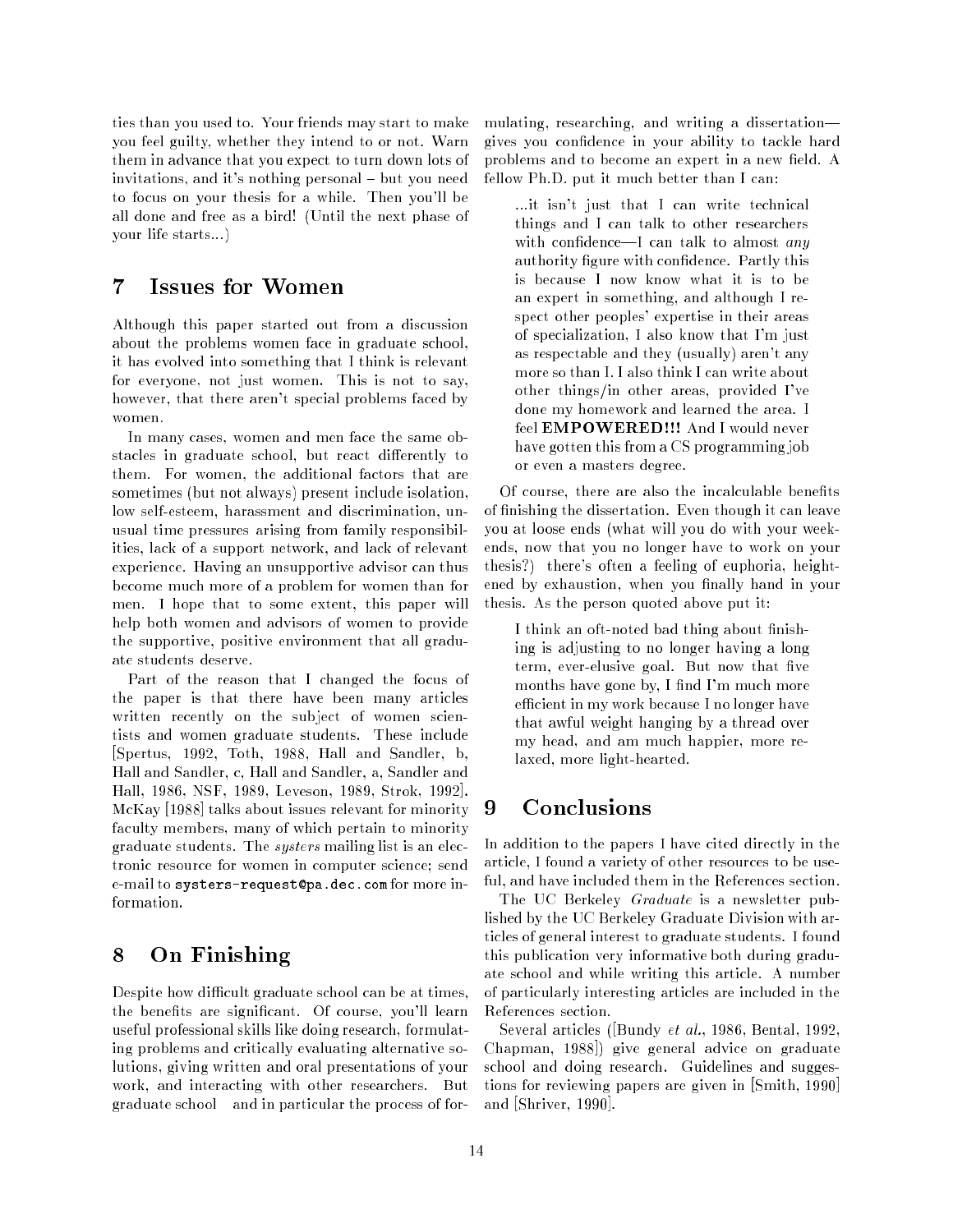A number of articles on writing proposals and successfully applying for research grants are available ([Somerville, 1982, White, 1983, White, 1975, Lefferts,  $1978$ ]). How to find a job, and how to prepare for the job search during graduate school, is the topic of [Feibelman, 1993].

Graduate school is not an easy process, and too many students are thwarted and intimidated by unsupportive or unskilled advisors, lack of knowledge about what graduate school is all about, inflexible bureaucracies, and a myriad of other obstacles. I have tried to give advice that graduate students and caring advisors can use to lessen some of these obstacles.

# Acknowledgements

I would like to thank Susan Epstein, Diana Gordon, and Devika Subramanian for the original discussion that led to writing this paper. Many people provided useful feedback on an earlier draft that was circulated on the Internet, especially Mark Kantrowitz, John W. Buchanan (who suggested the idea and wrote the original draft for Section 5.2), and Marti Hearst. I gracefully acknowledge defeat with respect to the original title (it was supposed to be "How to be a Good { Graduate Student / Advisor }," but was too often misinterpreted as "How to be a Good (Graduate Student) Advisor"); thanks to Peter Soderquist for the first half of the new title. Any deficiencies remaining in the paper are entirely my fault!

#### $\mathbf{A}$ How to be a Terrible Thesis Advisor

#### by Nigel Ward (a young faculty member and advisor who hopes others can learn from his mistakes) mistakes)

- Assign students thesis topics based on the section headings in your grant proposal, or on the boxes of the flowchart for your master plan.
- When someone brings up a research paper, tell anecdotes about the author, his or her advisor, and his or her colleagues. This will impress students that who you know is more important than what you do.
- when the laboratory of the state of the laboratory, in the state of priority to minimizing the cost of cable, last priority to good workplaces for students, and no priority to fostering interaction among students.
- Read your students' papers at most once.
- When honest dierences of opinion arise, paper them over with words. For example, say "well, we could talk about this forever, but I think we're all working towards the same basic idea, let's call it a `neologistic/noetic knowledge representation'. Now let's move on."
- Regarding other schools of thought, make sure students know just enough to be able to point out the "fatal flaws" in each, and so can be good foot soldiers in the crusade for your own approach. A useful phrase is \why do you want to waste your time reading that?"
- Never visit the laboratory; learn about students' work only from what they tell you.
- Dene your research aims with catch phrases ("dynamic X," "emergent Y," "the Z problem," etc.).
- Have students handle computer system administration, and let them think it counts as research.
- 
- Assign older students to guide the younger ones.
- Involve students in decision-making for unimportant things. For example, you can easily while away an hour of seminar deciding who should be discussion leader for what chapter of the reading.
- Share your most trivial thoughts with your students. Better yet, bring them up as seminar discussion topics ("in the shower this morning, it struck me that whitespace is really important. Let's think about whitespace from an AI perspective").
- Avoid con
icts with your students; in particular, don't be too demanding.
- what counts as meaningful research, ridicule
- Take no interest in what courses your students are taking.
- Pick up ideas from going to conferences, then bring them up in seminar without explaining from whom you got them or explaining the context in which they arose.
- hours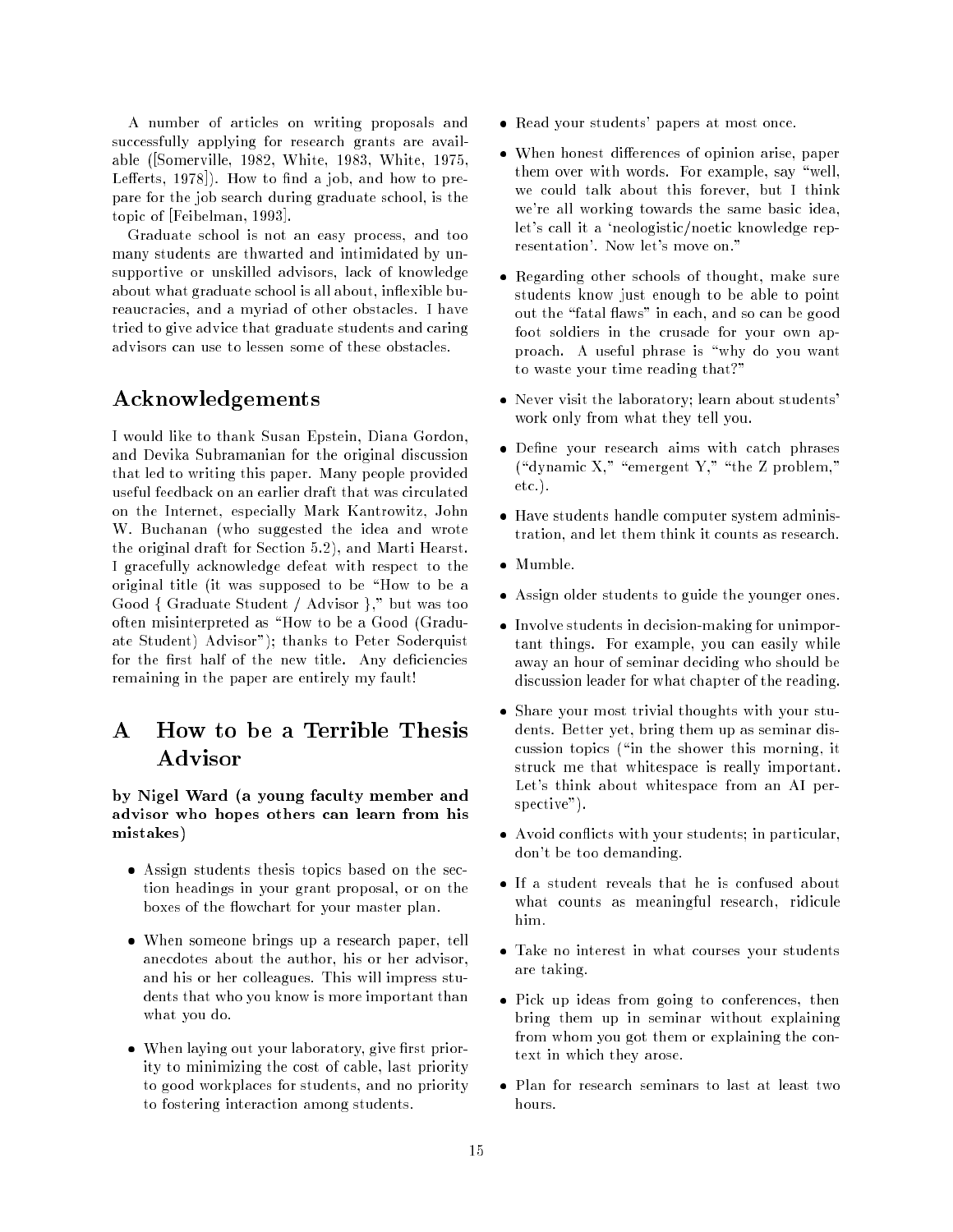- Avoid meeting with students individually. Do all advising out in public, at seminars.
- Never go near the laboratory in the evenings or on weekends.
- Always come unprepared for seminars; you're smart enough to fake it.
- Never do any programming yourself. After all, you went through that once, and now you're an ideas man (or woman).
- Let your students see you rushing to meet deadlines.
- Avoid critical discussions of research strategy. A useful phrase is "We'll do it this way. Why? Because I'm the professor and you're a student."
- Expect nothing much from your students, and subtly let them know this.
- Give all your students the same research topic, but with slightly different names. If this is the same topic as your own dissertation topic, all the better.
- Let your students see your grant proposals and learn the art of doublethink.
- Enforce disciplinary boundaries. For example, say, "that sounds like the sort of thing that people in software engineering would work on, so let's leave that topic alone," or \why do you want to worry about that? that's a software engineering issue."
- Never suggest your students contact other professors or other researchers.
- Let your students submit articles to third-rate journals.
- If a student's work is not giving the results expected, belittle her.
- Encourage your students to work on fashionable problems.
- State your opinions loudly and frequently, so your students know what to write in their theses.

## References

- [Agre, 1982] Philip E. Agre. What to read: A biased guide to AI literacy for the beginner. Technical Report Working Paper 239, MIT AI Lab, November 1982.
- [Agre, 1994] Phil Agre. Networking on the network, 1994. Available via mosaic -as http://www.cs.indiana.edu/HTMLit/networking.on.net.html; or send a message to rre-request@weber.ucsd.edu with the subject line 'archive send network'.
- [Bental, 1992] Diana Bental. Thesis prevention: Advice to PhD supervisors. AISB Quarterly No. <sup>80</sup>  $(Newsletter of the Society for the Study of Artificial)$ Intelligence and Simulation of Behaviour), pages  $58-60$ . Summer 1992. (Published under the alias `The Siblings of Perpetual Prototyping').
- [Bundy et al., 1986] Alan Bundy, Ben du Boulay, Jim Howe, and Gordon Plotkin. The researchers' bible. Technical Report DAI Teaching Paper No. 4, Dept. of Articial Intelligence, University of Edinburgh, September 1986.
- [Chapman, 1988] David Chapman. How to do research at the MIT AI lab. Technical Report AI Working Paper 316, MIT, October 1988.
- [Division, 1986a] UC Berkeley Graduate Division. Finding money for dissertation research/writing. The Graduate,  $II(3)$ , Fall 1986.
- [Division, 1986b] UC Berkeley Graduate Division. Studying for the qualifying exam. The Graduate, II(3), Fall 1986.
- [Division, 1986c] UC Berkeley Graduate Division. Writing your thesis. The Graduate,  $II(1)$ , Spring 1986.
- [Division, 1987a] UC Berkeley Graduate Division. Interviewing for a faculty position. The Graduate, III(2), Fall 1987.
- [Division, 1987b] UC Berkeley Graduate Division. The making of a successful proposal. The Graduate,  $III(1)$ , Spring 1987.
- [Division, 1988] UC Berkeley Graduate Division. Choosing your thesis or dissertation topic. The  $Graduate, IV(2), Fall 1988.$
- [Division, 1989] UC Berkeley Graduate Division. Beating the isolation blues. The Graduate,  $V(1)$ , Spring 1989.